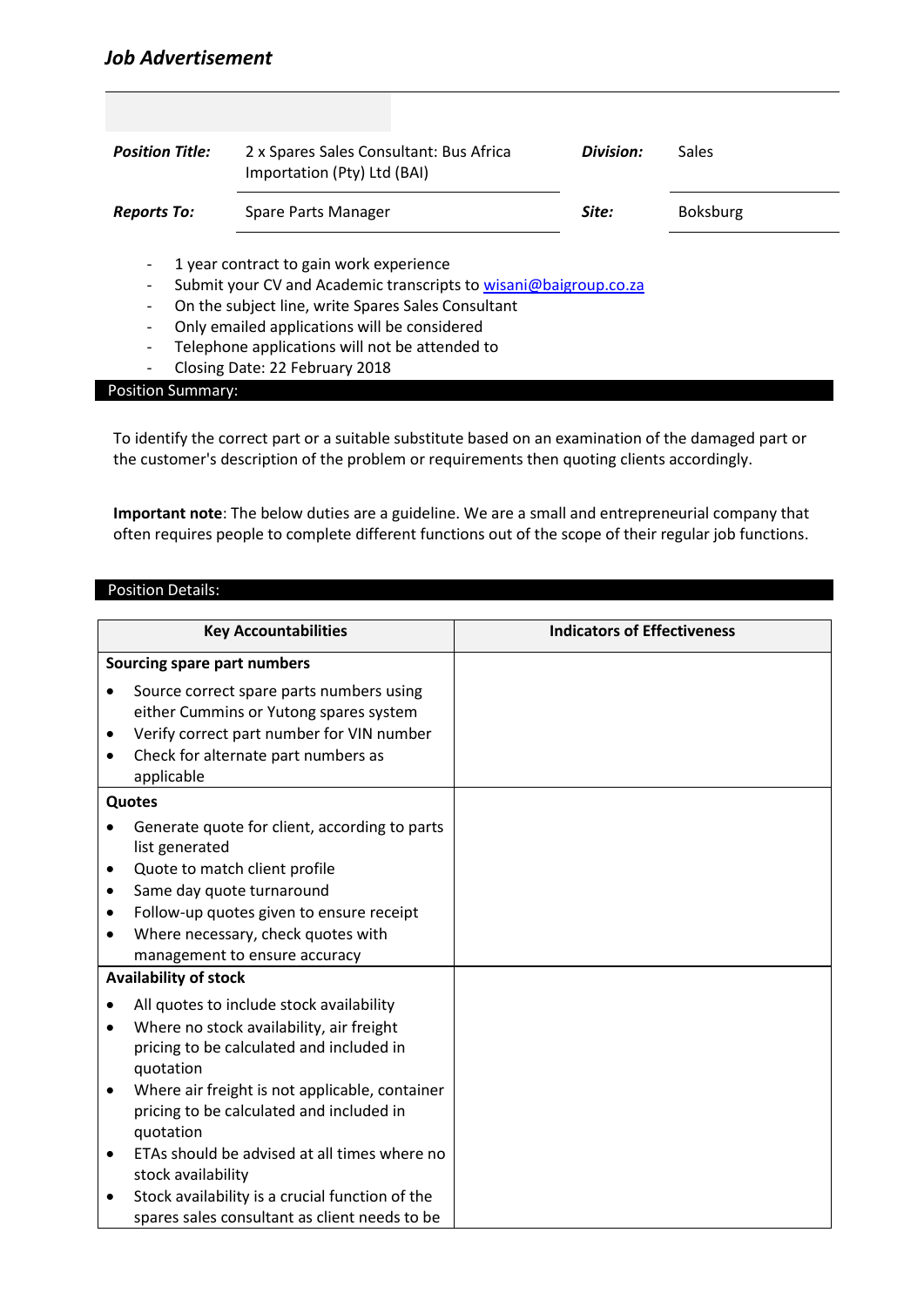| <b>Key Accountabilities</b>                                                                                                                                                                                                                                                                                                                                                                                                                                                                                                                                                                                                                                                                                                                                                                                                                                                                                                                                                                                                                                                                                                                                                                                                                                                                                                                                                                                                                                                                                       | <b>Indicators of Effectiveness</b>                                                                                                                                                                                                                                                                                                                                                                                                                               |
|-------------------------------------------------------------------------------------------------------------------------------------------------------------------------------------------------------------------------------------------------------------------------------------------------------------------------------------------------------------------------------------------------------------------------------------------------------------------------------------------------------------------------------------------------------------------------------------------------------------------------------------------------------------------------------------------------------------------------------------------------------------------------------------------------------------------------------------------------------------------------------------------------------------------------------------------------------------------------------------------------------------------------------------------------------------------------------------------------------------------------------------------------------------------------------------------------------------------------------------------------------------------------------------------------------------------------------------------------------------------------------------------------------------------------------------------------------------------------------------------------------------------|------------------------------------------------------------------------------------------------------------------------------------------------------------------------------------------------------------------------------------------------------------------------------------------------------------------------------------------------------------------------------------------------------------------------------------------------------------------|
|                                                                                                                                                                                                                                                                                                                                                                                                                                                                                                                                                                                                                                                                                                                                                                                                                                                                                                                                                                                                                                                                                                                                                                                                                                                                                                                                                                                                                                                                                                                   |                                                                                                                                                                                                                                                                                                                                                                                                                                                                  |
| problem                                                                                                                                                                                                                                                                                                                                                                                                                                                                                                                                                                                                                                                                                                                                                                                                                                                                                                                                                                                                                                                                                                                                                                                                                                                                                                                                                                                                                                                                                                           |                                                                                                                                                                                                                                                                                                                                                                                                                                                                  |
|                                                                                                                                                                                                                                                                                                                                                                                                                                                                                                                                                                                                                                                                                                                                                                                                                                                                                                                                                                                                                                                                                                                                                                                                                                                                                                                                                                                                                                                                                                                   |                                                                                                                                                                                                                                                                                                                                                                                                                                                                  |
| Process orders and/or invoices                                                                                                                                                                                                                                                                                                                                                                                                                                                                                                                                                                                                                                                                                                                                                                                                                                                                                                                                                                                                                                                                                                                                                                                                                                                                                                                                                                                                                                                                                    | $\bullet$                                                                                                                                                                                                                                                                                                                                                                                                                                                        |
| offered a solution, and not an unsolved<br>After quoting, process orders received, and<br>$\bullet$<br>invoice out of stock<br>Generate back order where no stock<br>$\bullet$<br>availability.<br>Generate delivery notes as required<br>$\bullet$<br>Where necessary assist with pulling of stock<br>$\bullet$<br>to provide to customers<br>All goods to be invoiced to customers only<br>$\bullet$<br>where an account exists. All other orders to<br>be processed as cash transactions (per client<br>name).<br>Ensure that invoices are generated on client<br>$\bullet$<br>names, and not under cash account<br>wherever possible<br>Where necessary, assist with packaging<br>٠<br>parts for customer deliveries/collection.<br>Make bookings with courier companies as<br>$\bullet$<br>per customer request.<br>Ensure that courier tracking details and/or<br>$\bullet$<br>invoices are promptly sent to the customer,<br>as soon as goods have been dispatched.<br><b>Receiving stock</b><br>Assist with receiving stock from containers,<br>and checking quantities versus packing lists<br>Assist with receiving air freight spares as per<br>$\bullet$<br>packing lists, and verifying quantities.<br>Assist with receiving stock from Cummins<br>deliveries, and checking quantities as per<br>invoices/delivery notes<br>Where required, assist with packing of parts<br>٠<br>onto shelving in the warehouse<br>Ensure all faulty credit stock is returned to<br>٠<br>supplier in a timely manner | Same day turnaround on quotations<br>Credits or replacement stock obtained for all<br>$\bullet$<br>returned stock.<br>A documentation and/or credit request for all<br>٠<br>outward goods is correct and done quickly.<br>100% match of packing slip vs. goods received<br>$\bullet$<br>All details, variances, and discrepancies in<br>received stock is recorded accurately and<br>communicated to Spare Parts manager<br>Claims are actioned immediately<br>٠ |
| Ensure all paperwork associated with credits<br>$\bullet$                                                                                                                                                                                                                                                                                                                                                                                                                                                                                                                                                                                                                                                                                                                                                                                                                                                                                                                                                                                                                                                                                                                                                                                                                                                                                                                                                                                                                                                         |                                                                                                                                                                                                                                                                                                                                                                                                                                                                  |
| are complete and recorded accurately<br>Liaise with the Spare Parts Manager to<br>$\bullet$                                                                                                                                                                                                                                                                                                                                                                                                                                                                                                                                                                                                                                                                                                                                                                                                                                                                                                                                                                                                                                                                                                                                                                                                                                                                                                                                                                                                                       |                                                                                                                                                                                                                                                                                                                                                                                                                                                                  |
| ensure complete attainment of all credit                                                                                                                                                                                                                                                                                                                                                                                                                                                                                                                                                                                                                                                                                                                                                                                                                                                                                                                                                                                                                                                                                                                                                                                                                                                                                                                                                                                                                                                                          |                                                                                                                                                                                                                                                                                                                                                                                                                                                                  |
| requests                                                                                                                                                                                                                                                                                                                                                                                                                                                                                                                                                                                                                                                                                                                                                                                                                                                                                                                                                                                                                                                                                                                                                                                                                                                                                                                                                                                                                                                                                                          |                                                                                                                                                                                                                                                                                                                                                                                                                                                                  |
| <b>Back orders</b>                                                                                                                                                                                                                                                                                                                                                                                                                                                                                                                                                                                                                                                                                                                                                                                                                                                                                                                                                                                                                                                                                                                                                                                                                                                                                                                                                                                                                                                                                                |                                                                                                                                                                                                                                                                                                                                                                                                                                                                  |
| Monthly review of back orders with selected<br>$\bullet$<br>customers.                                                                                                                                                                                                                                                                                                                                                                                                                                                                                                                                                                                                                                                                                                                                                                                                                                                                                                                                                                                                                                                                                                                                                                                                                                                                                                                                                                                                                                            |                                                                                                                                                                                                                                                                                                                                                                                                                                                                  |
| Prompt invoicing of back orders as soon as<br>$\bullet$<br>Cummins/containers/air freight parts come<br>into stock.                                                                                                                                                                                                                                                                                                                                                                                                                                                                                                                                                                                                                                                                                                                                                                                                                                                                                                                                                                                                                                                                                                                                                                                                                                                                                                                                                                                               |                                                                                                                                                                                                                                                                                                                                                                                                                                                                  |
| <b>Spares ordering input</b>                                                                                                                                                                                                                                                                                                                                                                                                                                                                                                                                                                                                                                                                                                                                                                                                                                                                                                                                                                                                                                                                                                                                                                                                                                                                                                                                                                                                                                                                                      |                                                                                                                                                                                                                                                                                                                                                                                                                                                                  |
| The consultant should keep a list of parts<br>that are frequently out of stock, or are                                                                                                                                                                                                                                                                                                                                                                                                                                                                                                                                                                                                                                                                                                                                                                                                                                                                                                                                                                                                                                                                                                                                                                                                                                                                                                                                                                                                                            |                                                                                                                                                                                                                                                                                                                                                                                                                                                                  |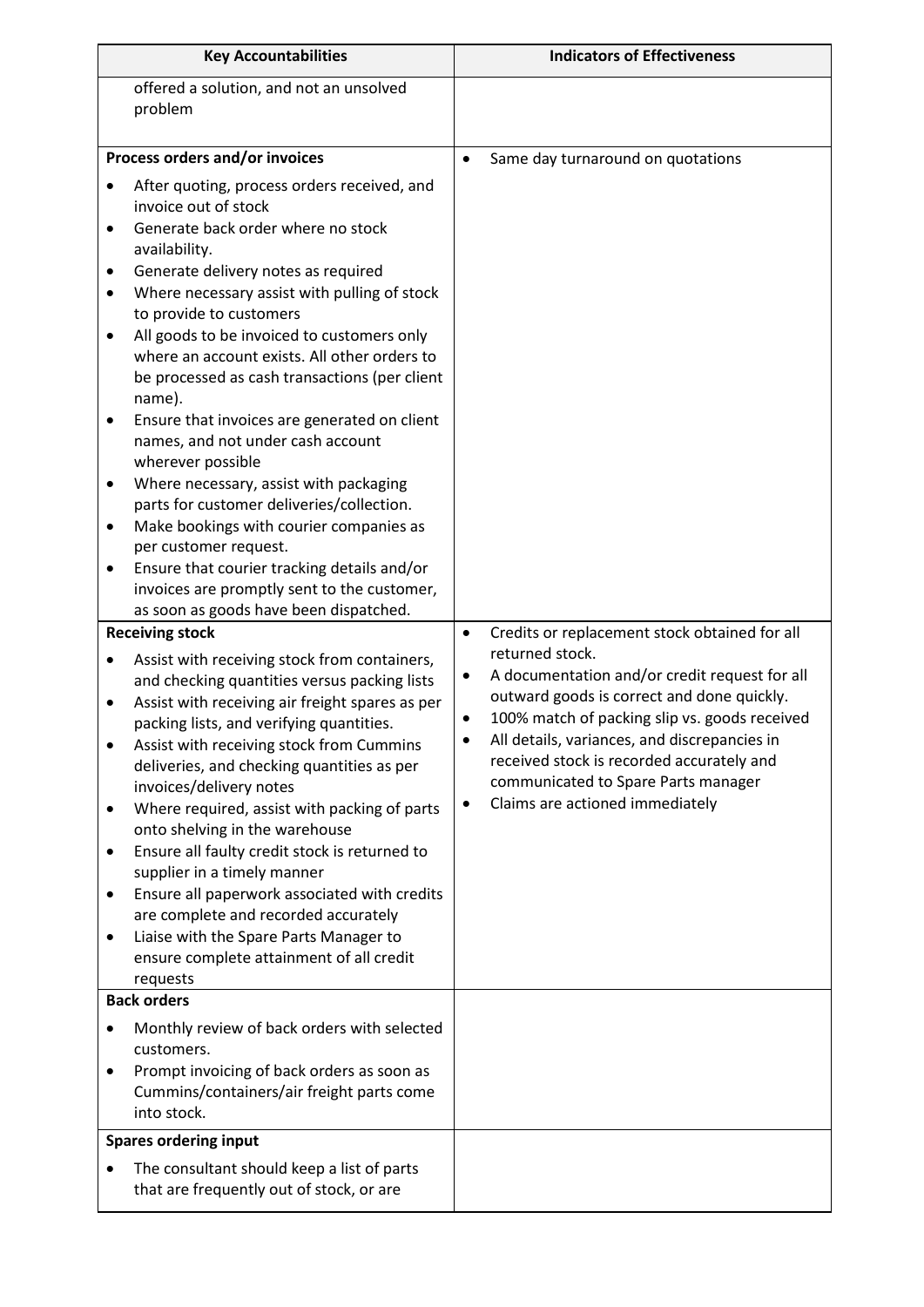| <b>Key Accountabilities</b>                                                                                                                                                                                        | <b>Indicators of Effectiveness</b> |
|--------------------------------------------------------------------------------------------------------------------------------------------------------------------------------------------------------------------|------------------------------------|
| frequently requested to ensure that correct<br>spares are ordered and/or stocked in future.                                                                                                                        |                                    |
| <b>Stock Taking</b>                                                                                                                                                                                                |                                    |
| Available to assist in bi-annual stock taking                                                                                                                                                                      |                                    |
| <b>Quarterly Newsletter</b>                                                                                                                                                                                        |                                    |
| Keeping track of frequently asked questions,<br>in order to help build content for quarterly<br>newsletter<br>Provide input to sales administrator with<br>$\bullet$<br>regards to content required for newsletter |                                    |